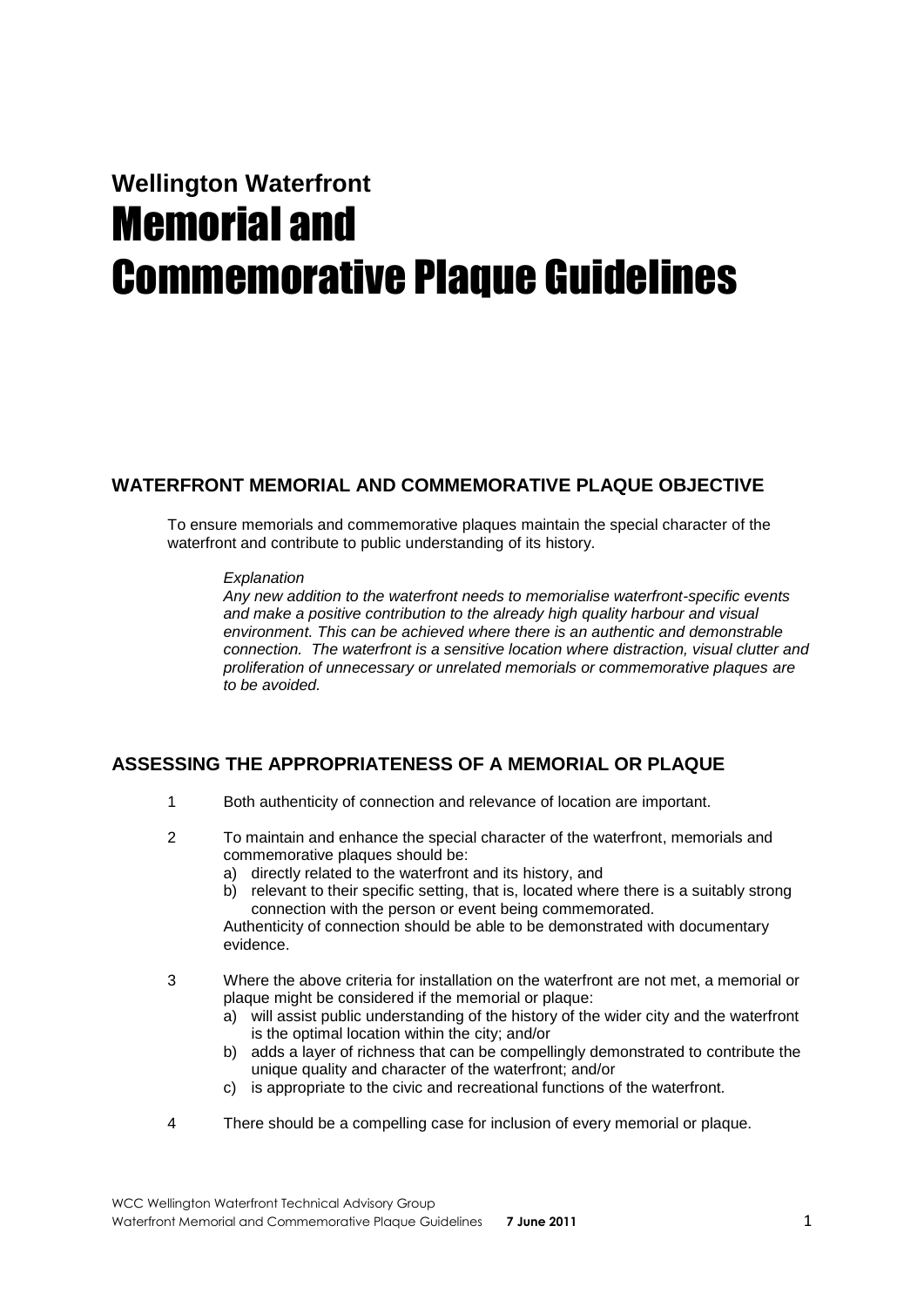# **DESIGN PRINCIPLES**

## **Once it has been decided that a plaque is appropriate on the waterfront:**

- 1 Locate any memorial or commemorative plaque where it:
	- adds to rather than detracts from its setting and the public experience of that setting;
	- accurately informs public understanding of the history of the waterfront and the events that have happened here; and
	- where possible, is consistent with the location of memorials and/or public art on the waterfront.
- 2 Maintain the visual integrity and amenity of public open space and waterfront buildings. Achieve this by:
	- Relating the size and proportions of memorials and plaques to the architectural modules and composition of host buildings or structures.
	- Positioning and aligning memorials and plaques in a manner which is consistent with the composition of buildings and adjacent public spaces, including:
		- centering within structural bays
		- conforming to existing symmetry or rhythm
		- continuing existing vertical or horizontal datums
		- acknowledging lines of symmetry
	- Ensuring trademarks or names or marketing logos of any kind are not placed on or around any memorial of plaque.
- 3 Ensure memorial plaques are subtle and complement other similar elements on the waterfront.
- 4 Treat memorials and plaques consistently in any given location, matching the size, number, position and construction of existing similar elements as far as possible. Once an approved precedent has been set, all subsequent memorials or plaques should generally conform to this theme or type.
- 5 Ensure clarity and legibility of text and any image and suitable physical robustness
- 6 Apply criteria for public art selection if the memorial or plaque is better characterised as a work of public art.
- 7 Ensure that design approval is formally confirmed prior to construction of the plaque.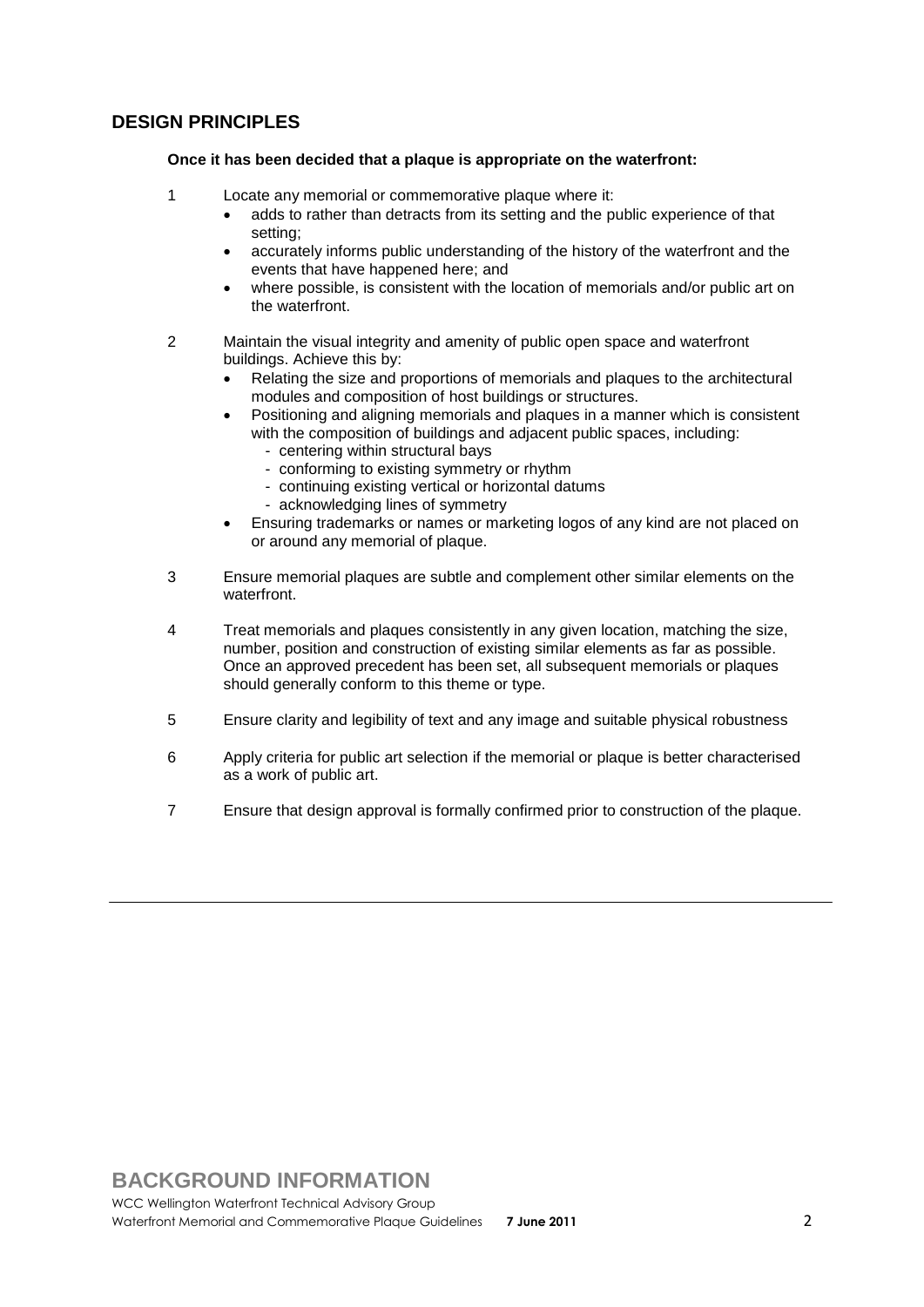The following text is for reference only, and is not part of the Wellington Waterfront Memorial and Commemorative Plaque Guidelines:

# **Extracts from the Wellington City Council Commemorative Policy (February 2006)**

## **6. COMMEMORATIVE PLAQUES**

## **6.1 Plaques on commemorative furniture**

Plaques on commemorative furniture are permitted and the conditions for installing commemorative plaques are outlined below:

- *Plaques on commemorative furniture are designed and fitted by the Council and will be of standard size of 100mm x 250mm.*
- *The sponsor will be responsible for the costs of the plaque and the costs of attaching the plaque to the furniture.*
- *The Council will carry out the plaque attachment.*
- *The Council will maintain the seats but the plaque remains the responsibility of the sponsor.*

## **6.2 Other types of Plaques**

Generally plaques which are not attached to benches will not be permitted within parks and reserves. This is to ensure that the natural character of the park is not unnecessarily cluttered and to limit maintenance problems.

Plaques are permitted in the following cases:

- In recognition of visits by royalty, heads of state and other dignitaries, commemoration of *international, national and local events and other events of a civic nature which are considered appropriate for formal recognition*
- *In recognition of an important historical figure or person associated with the area*
- *In recognition of the opening or unveiling of the park or major facility on the park.*
- *The location of the plaque will ensure maintenance and safety issues are avoided and the amenity of the park is enhanced.*
- *A plaque or sign which outlines the history of the park may be permitted, however the recording of the history of a park or reserve will generally be in the form of a sign rather than a plaque.*

# **Extracts from the Wellington City Council "Public Art Policy" (2003)**

## **1.4 Objectives of the Public Art Policy**

The primary objective of Public Art Policy is to increase the *amount*, *quality* and *diversity* of public art in Wellington city. The Policy also has secondary objectives, which are to:

- Excite the imagination of the community and increase its understanding, enjoyment and involvement in public art
- Reinforce the unique identity of Wellington as an Arts Capital
- Integrate public art into the infrastructure and natural environments of the city in order to enhance public spaces Acknowledge the cultural diversity of contemporary Wellington, and the Mäori and Pakeha heritage of historical Wellington
- Raise awareness of public art and promote opportunities for increasing the amount of art that is accessible to the public either visually or physically in Wellington City.

## **2.3 Guidelines for Acquisitioning, Commissioning or Accepting Gifts of Public Art**